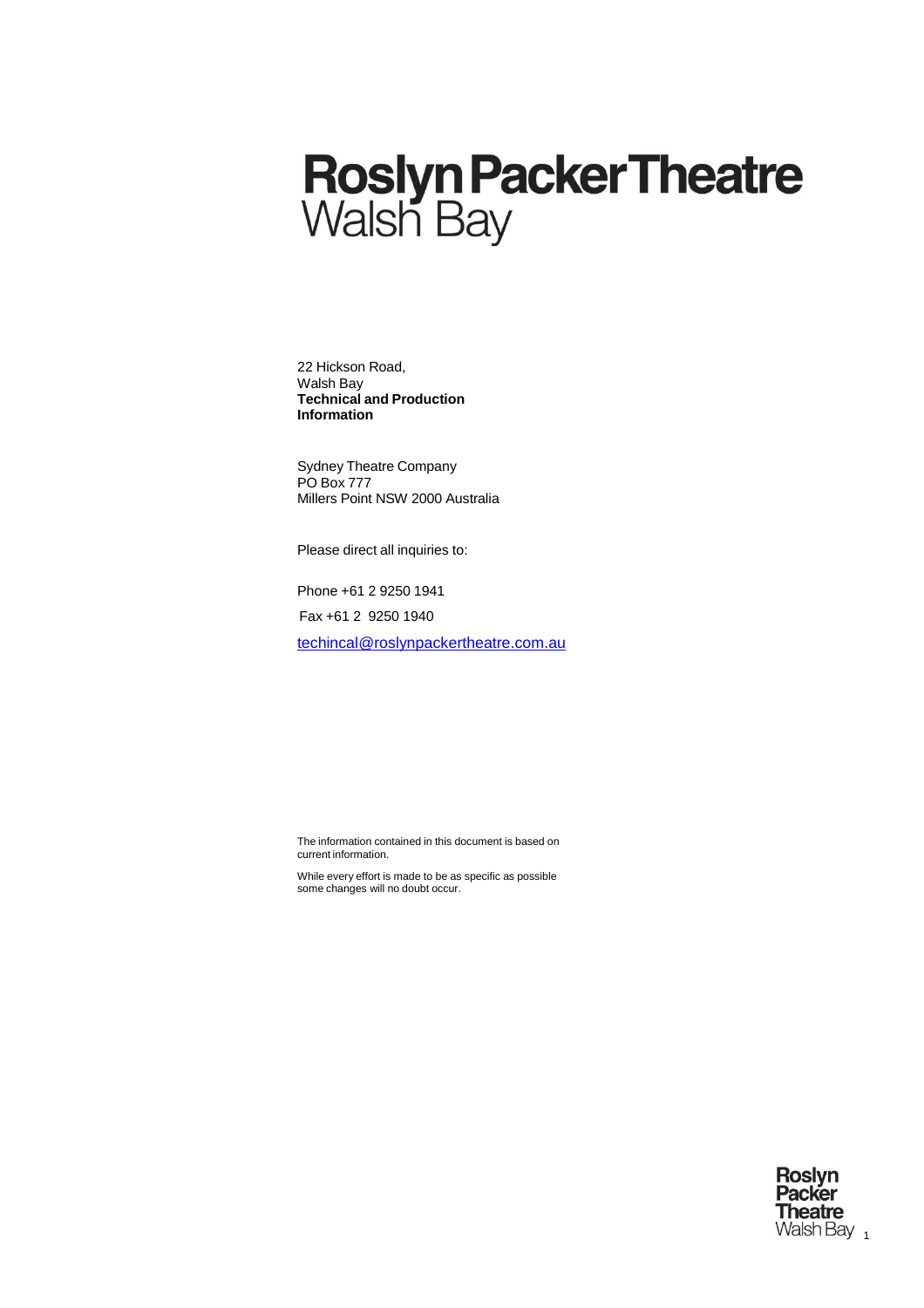# **Contents**

| General Information                | 3  |
|------------------------------------|----|
| <b>Stage Specifications</b>        | 4  |
| Stage Machinery                    | 5  |
| Staging Equipment/Accessories      | 7  |
| Stage Lighting Facilities          | 8  |
| Lighting Equipment                 | 9  |
| Sound and Audio Visual Facilities  | 11 |
| Communications                     | 12 |
| Recording and Broadcast Facilities | 13 |
| <b>Backstage Facilities</b>        | 14 |
| House Rules                        | 15 |
| Hanging Plot                       | 16 |

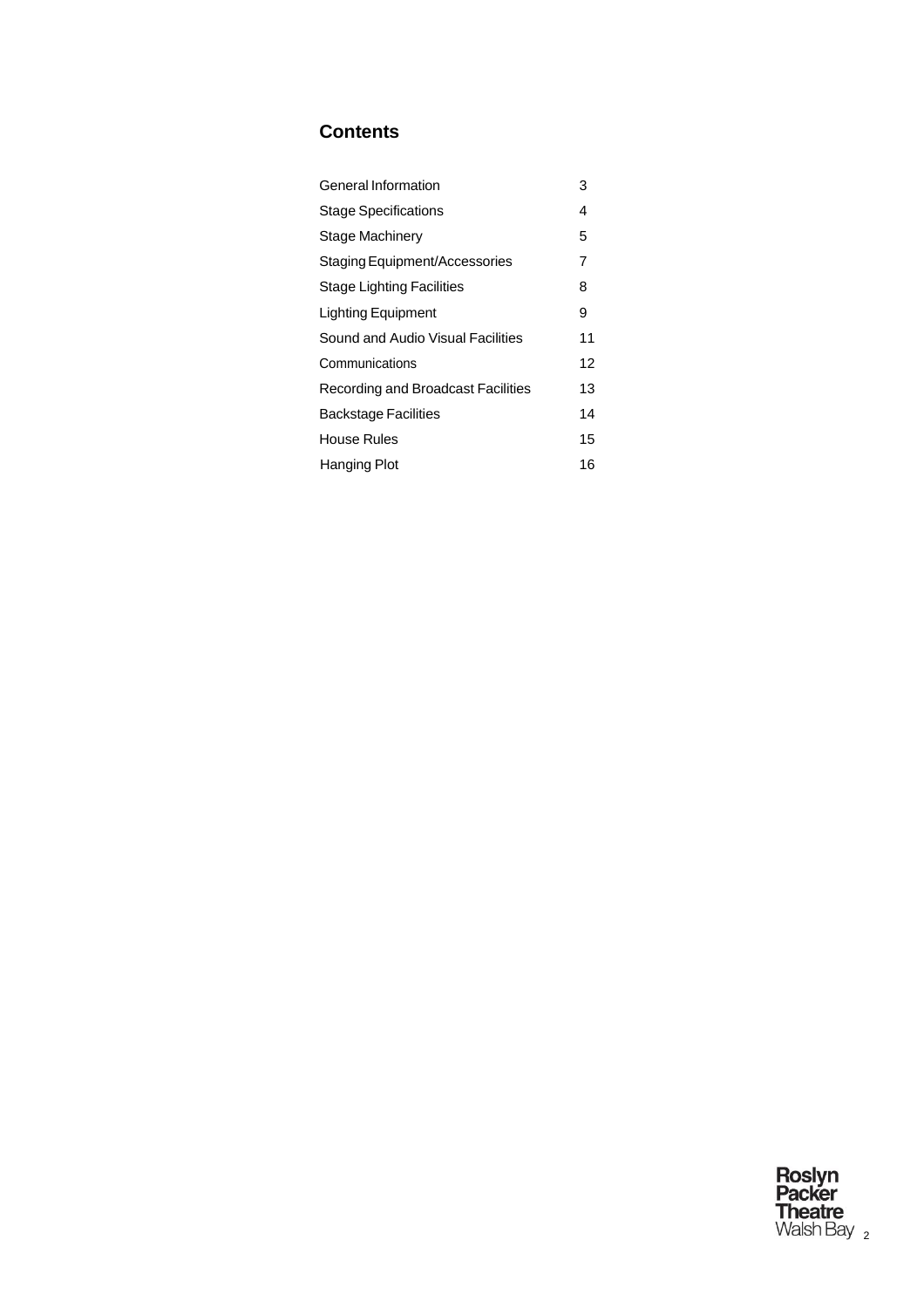## <span id="page-2-0"></span>**GENERAL INFORMATION**

Roslyn Packer Theatre is a medium sized proscenium arch theatre, particularly suited to medium scale dance, dramatic and musical productions. The walls and floor of the auditorium are timber, stained dark blue.

The seats are made of birch timber and upholstered in dark blue fabric. The auditorium ceiling is plaster and prohibits any penetrations or attachments.

## **Seating**

The maximum seating is 896. When the optional stage extension / orchestra pit is in use, the seating capacity is reduced by 41.

#### **Accessibility**

The Theatre auditorium and backstage areas are wheelchair accessible.

## **Load-in Area**

The loading dock is accessible by articulated vehicles reversing in from Hickson Road. Max Headroom: 4.2 meters. Dock leveler is available. A second parallel loading directly to and level with stage is also available (shared) and extends from dock along ground level passage measuring some 35 meters, turning left to stage another 15 meters to STAGE RIGHT (OP). The second loading has restricted headroom of 2.4m. Roslyn Packer Theatre stage is located at ground level.

Direct entry to stage is also available from Hickson Rd at street level via double doors up-stage LEFT (PS) measuring 3 meters in width by 4 meters high. NOTE: This entry and exit will be subject to restricted use by application to Roslyn Packer Theatre Technical Management.

# **Parking**

There is no parking space allocated to the theatre and all vehicles must be taken off site.

## **Workshop Space**

The Theatre has minimal workshop space, however support staff may be available to assist with emergency repairs.

## **Storage Space**

There is very little storage space in the Theatre. Scenery may be installed in the theatre and remain for the season, however there is little provision for storage beyond this. Empty road-cases etc. may be required to be taken off-site.

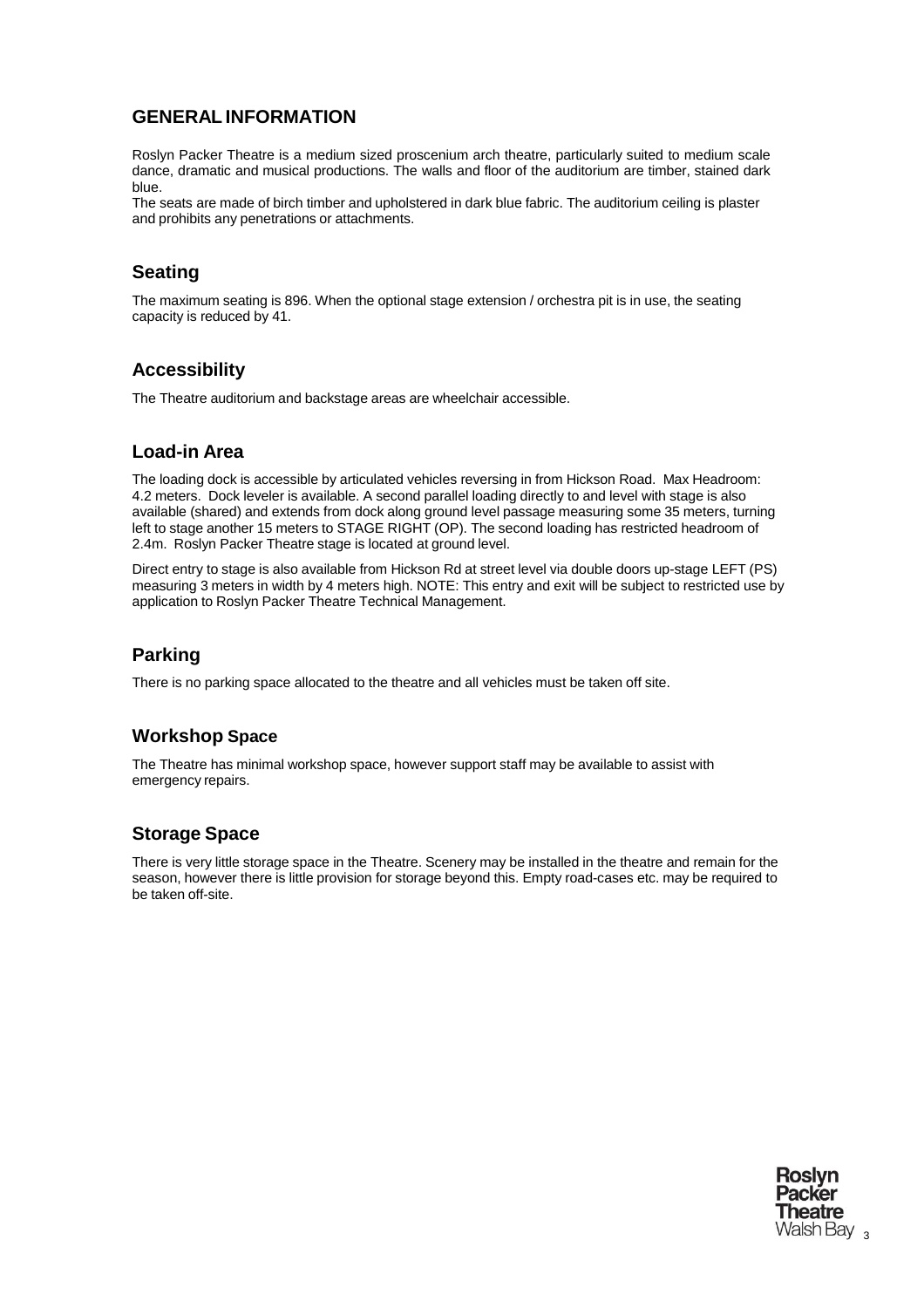# <span id="page-3-0"></span>**STAGESPECIFICATIONS**

The proscenium arch is adjustable by means of a black teaser, giving an opening from maximum 12m wide & 8m high to a minimum 12m wide & 5.5m high. DS of the false proscenium there is a decorative false proscenium, with a set 12m wide & 8m high opening. The decorative proscenium is a concave quadrant in charcoal grey with slatted detail.

# **Stage Dimensions**

|  | Adjustable Proscenium Teaser in black |  |  |
|--|---------------------------------------|--|--|
|--|---------------------------------------|--|--|

| <b>Maximum opening</b>                                                                                                                                                                                         |                                                          |
|----------------------------------------------------------------------------------------------------------------------------------------------------------------------------------------------------------------|----------------------------------------------------------|
| Height<br>Width                                                                                                                                                                                                | 8m<br>12 <sub>m</sub>                                    |
| <b>Minimum opening</b>                                                                                                                                                                                         |                                                          |
| Height<br>Width                                                                                                                                                                                                | 5.5m<br>12 <sub>m</sub>                                  |
| <b>Decorative Proscenium opening</b>                                                                                                                                                                           |                                                          |
| Height<br>Width                                                                                                                                                                                                | 8m<br>12m                                                |
| <b>Structural Proscenium opening</b>                                                                                                                                                                           |                                                          |
| Height<br>Width                                                                                                                                                                                                | 10 <sub>m</sub><br>14 <sub>m</sub>                       |
| <b>Stage Width</b>                                                                                                                                                                                             |                                                          |
| Between side walls DS #23<br><b>Between Fly Galleries</b><br>Apron<br>Stage extension / pit                                                                                                                    | 21800mm<br>18600mm<br>12 <sub>m</sub><br>13m (downstage) |
| <b>Stage Depth</b>                                                                                                                                                                                             |                                                          |
| Apron to Setting Line                                                                                                                                                                                          | 810mm @ centre                                           |
| Apron to last fly set<br>Apron to stage extension / pit                                                                                                                                                        | 12.4m<br>2m $@$ sides to 3m $@$ $¢$ (Curved)             |
| <b>Stage Heights</b>                                                                                                                                                                                           |                                                          |
| Above auditorium floor<br>Stage to Grid<br>Stage to Sub-stage floor<br>Stage to underside of fly gallery #1<br>Stage to underside of fly gallery #2<br>Stone to underpide of Juliet beloepies DS 8 OD #1 2.85m | 1.2 <sub>m</sub><br>21.290m<br>3750mm<br>8m<br>14.6m     |

Stage to underside of Juliet balconies PS & OP #1 2.85m Stage to underside of Juliet balconies PS & OP #2 5.6m

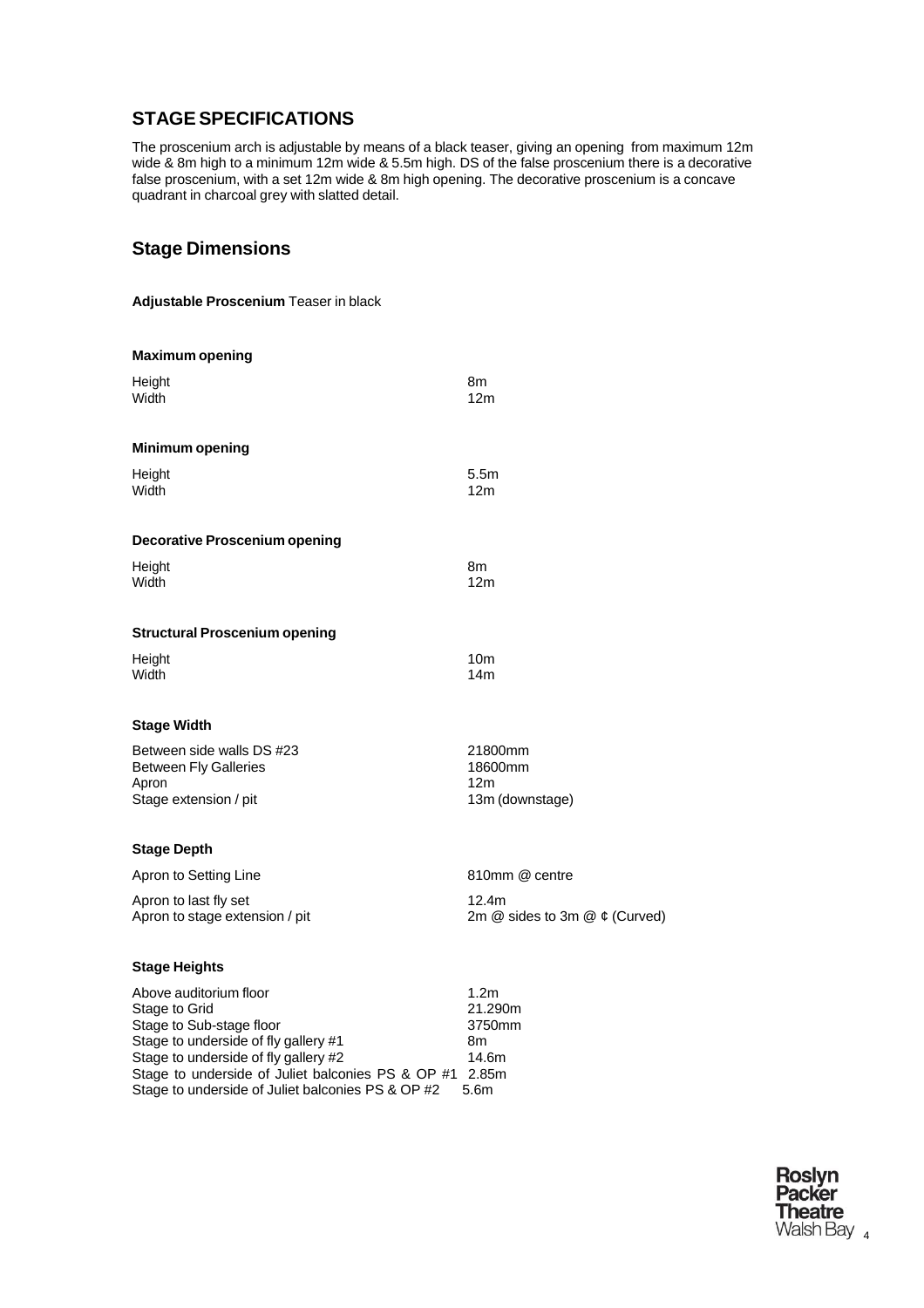## **Stage Floor**

#### **Surface**

Steel framed demountable floor above sub stage ( 3m x 1m sections running D/S – U/S ). Demountable portion and off stage are all the same steel frame construction. 2 layers of 21mm plywood with a hardboard (9mm Weathertex) overlay.

Demountable portion 12m x 8.9m is 2.1m US of apron (1200mm US of Setting line)

Demountable plan on request from the Head of Technical

#### **Traps etc**

Access to sub stage with traps may be gained by removing demountable stage sections by arrangement. Please note that stage must be made good, at hirer's cost. immediately following the season.

#### **Tarkett (Vinyl Dance Floor)**

HARLEQUIN STUDIO covering (black) for stage and for Richard Wherrett Studio are available by arrangement.

#### **Stage Rake**

0 degrees (flat)

#### **Maximum Loading**

7.5kPa uniform loading and 20kN concentrated load over 400mm x 400mm. Note: (forestage lifts are only 10kN point load )

Stage complies with Section B part B1 of the Building Code of Australia Vol 1 2013

## <span id="page-4-0"></span>**STAGE MACHINERY**

#### **Stage Extension or Orchestra Pit**

There are three separate platforms that can be moved as one unit or as three individual units. The SERAPID lifting system is based on rigid chain technology. Each lift will support a static load of 7.5kPa uniformly distributed and withstand a maximum point load of 10kN. Maximum rated total safe working load of 6 tonnes for centre section and 3 tonnes for each side section. Fixed speed of 2.5 m per minute.

Means are provided to lock 3 lifts together for operation as one lift corresponding to presets of the centre lift.

Total vertical travel is approx. 3890mm.

NB; Lifts are not intended for use during performance.

#### **There are 5 preset stopping positions:**

| Stage Level + 200mm | R.L 3100mm | As forestage ext'n with built-up stage. |
|---------------------|------------|-----------------------------------------|
| Stage level         | R.L 2900mm | As forestage extension                  |
| Auditorium Level    | R.L 1700mm | As Main Floor (With seating)            |
| Orchestra Pit       | R.L 400mm  | As working Orchestra Pit                |
| Understage          | R.L –790mm | Also chair store level                  |

One extra programmable stop position spare included

Control is stage mgr's panel DSPS, portable pendant or at front panel lift switchgear cabinet at understage level.

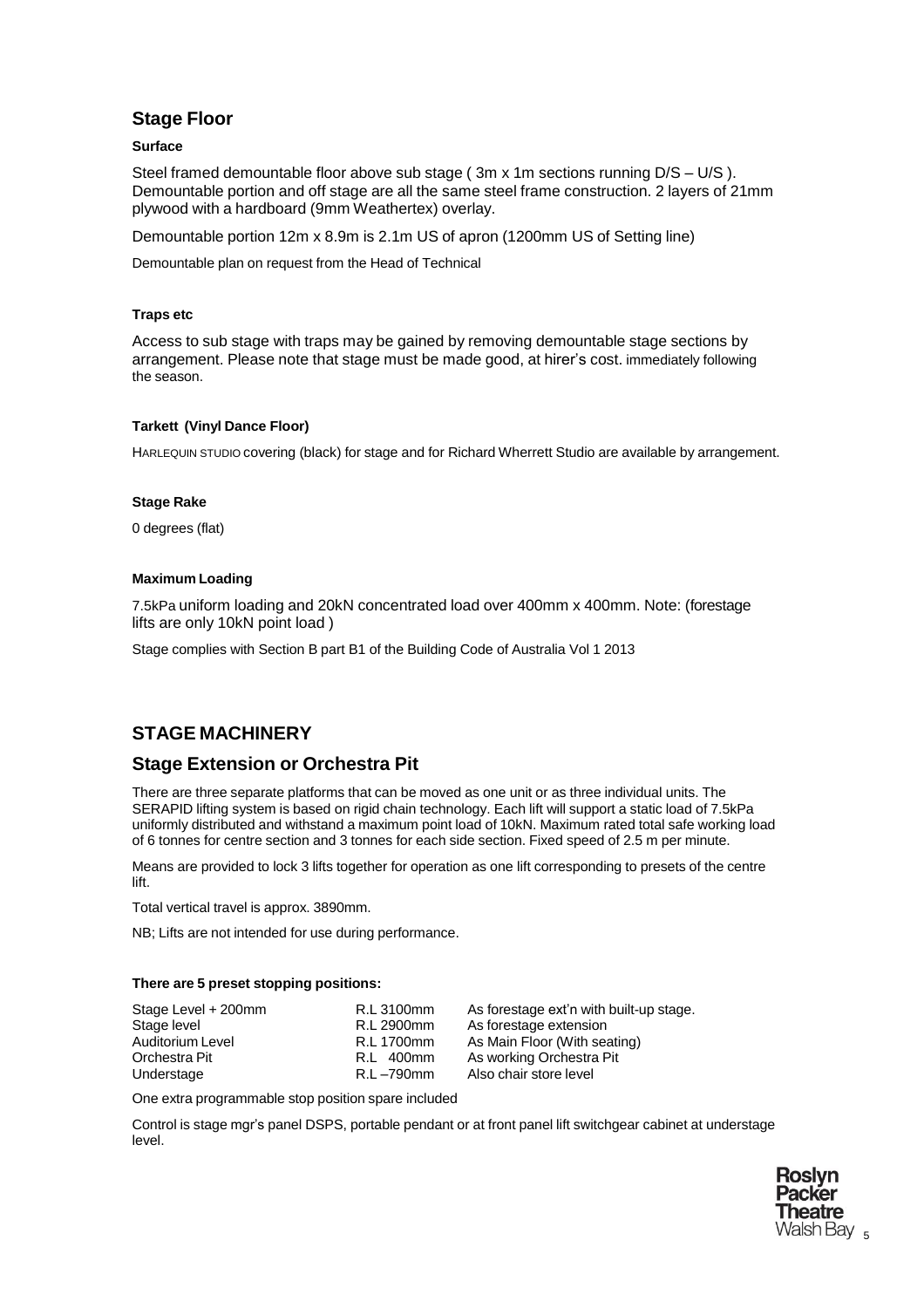#### **Platforms**

Centre Lift 6m wide @ stage apron<br>
PS & OP lifts 6m 2.8m wide @ stage apron PS & OP lifts 2.8m wide @ stage apron<br>Depth 2.8m @ centre, 2m @ ends 3m @ centre, 2m @ ends (curved DS face)

#### **Flying System**

Roslyn Packer Theatre has an extensive power flying system by Stage Technologies. The system is operated by Stage Technologies modular axis system combined with a Nomad Console complete with 3D graphical simulation of cues. The Nomad console is usually situated DSOP on the lower gallery but is relocatable, by arrangement, to operating positions on the other galleries. A Siemens riggers' control, able to control 4 axes simultaneously can be operated from stage level.

#### **Battens**

Each main stage scenery batten is 17.100m long, of 75mm x 50mm x 3mm RHS.

\*Battens over forestage are 13.700m long.

| 54 sets @ 200 centres over main stage  | 20.250mm to underside of battens |
|----------------------------------------|----------------------------------|
| Line 52-54                             | 18.500mm to underside of battens |
| *6 sets @ 200 centres over forestage   | 20.250mm to underside of battens |
| 4 sets for panorama bars (2 each side) | 14,000mm to underside of battens |

Each with a safe working load of 500Kg (speed limited) evenly distributed and 6 suspension lines per set

Point load maximum 150kg at any position on batten.

Variable speed: Min 0.05m to 2.0m per second @ 250Kg Min 0.05m to 0.5m per second @ 500Kg.

10 off spot hoists, (2 lines each 200mm apart) (vertical drop at any point of grid, Operated through Nomad console.)

Each with a safe working load of 250Kg

Variable speed: Min 0.05m to 1.0m per second @ 125Kg Min 0.05m to 0.5m per second @ 250Kg.

#### **Spacing**

The spacing between each line is 200mm. NB; positions of head blocks are not adjustable.

#### **Hanging Plot**

See addendum #1

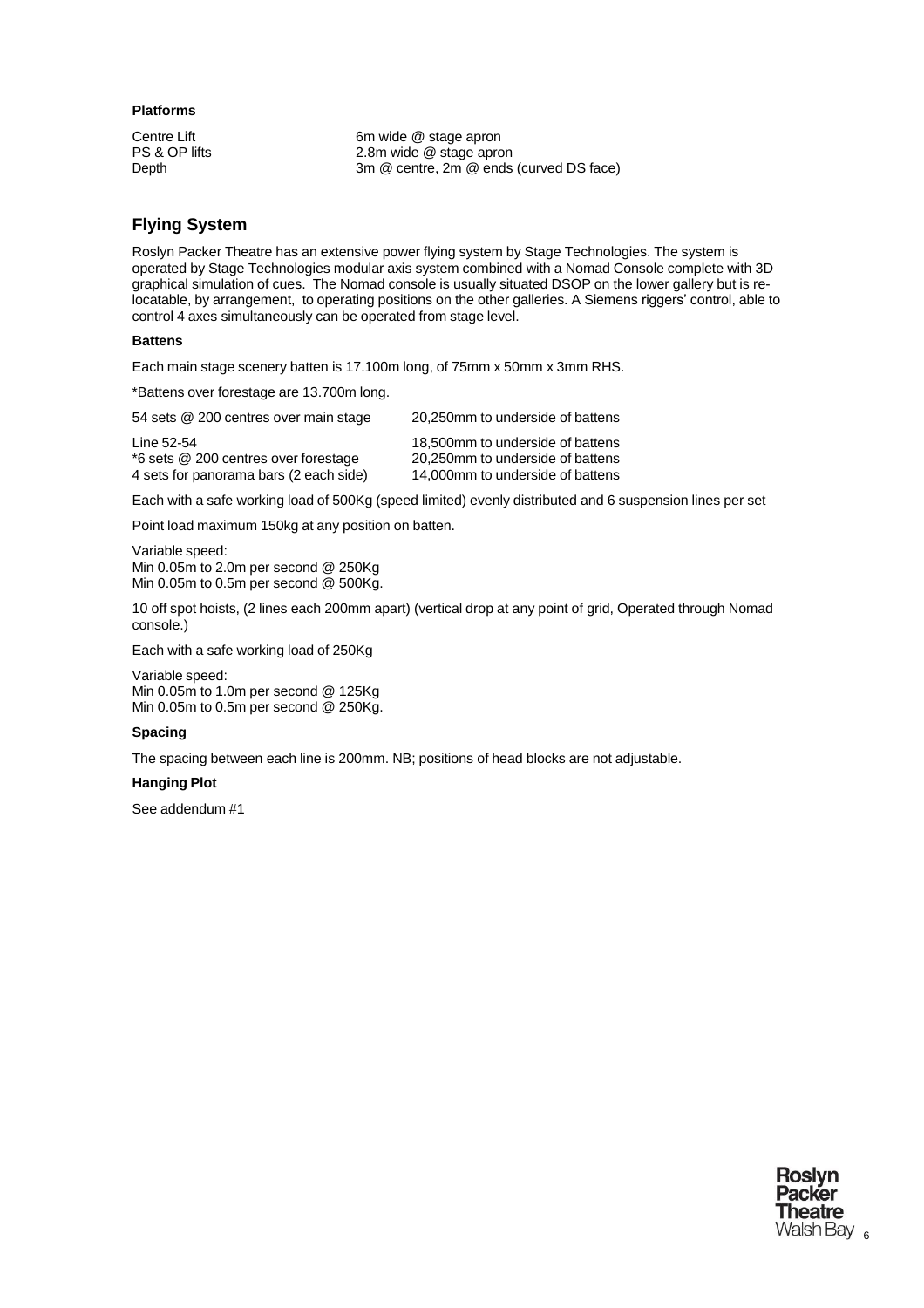# <span id="page-6-0"></span>**STAGING EQUIPMENT / ACCESSORIES**

A range of staging equipment and accessories are available for use in the Roslyn Packer Theatre.

| <b>House Curtain</b>                      | Flown and / or French action - NOMAD controlled<br><b>Blue Velvet</b>                                                                                                                                                                                                                                    |
|-------------------------------------------|----------------------------------------------------------------------------------------------------------------------------------------------------------------------------------------------------------------------------------------------------------------------------------------------------------|
| Drapes (Black wool serge)                 | 6 flat borders 20m x 6m<br>6 pairs flat legs 4m x 10m<br>2 flat smothers 17m x 10m<br>1 pair flat tabs 10m x 10m<br>1 pair tabs (50% fullness) 10m X 10m<br>Black sharkstooth gauze 17.1m x 10m<br>White (Bleached) sharkstooth gauze 17.1m x 10m<br>Cream front / rear projection cyclorama 17.1m x 10m |
|                                           | {2 <sup>nd</sup> Cream front / rear projection cyclorama (slight water damage -<br>Useful as bounce) 17.1m x 10m}                                                                                                                                                                                        |
| <b>Orchestral Furniture</b>               | 10 chairs 8 music stands with sconce lights.                                                                                                                                                                                                                                                             |
| Lectern                                   | Roslyn Packer Theatre black lectern                                                                                                                                                                                                                                                                      |
| <b>Chairs</b>                             | Various assorted                                                                                                                                                                                                                                                                                         |
| <b>Trestle Tables</b>                     | 6                                                                                                                                                                                                                                                                                                        |
| Dressing Mirrors with Lights 2 (portable) |                                                                                                                                                                                                                                                                                                          |
| Full Length Dressing Mirrors 2 (portable) |                                                                                                                                                                                                                                                                                                          |
| <b>Wardrobe Racks</b>                     | 8 (portable)                                                                                                                                                                                                                                                                                             |
| <b>Scenery Trolleys and Dollies</b>       | Various                                                                                                                                                                                                                                                                                                  |
| Wire rope making                          | 2mm, 4mm & 6mm flexible steel wire ropes can be swaged on site at<br>hirer's cost.                                                                                                                                                                                                                       |

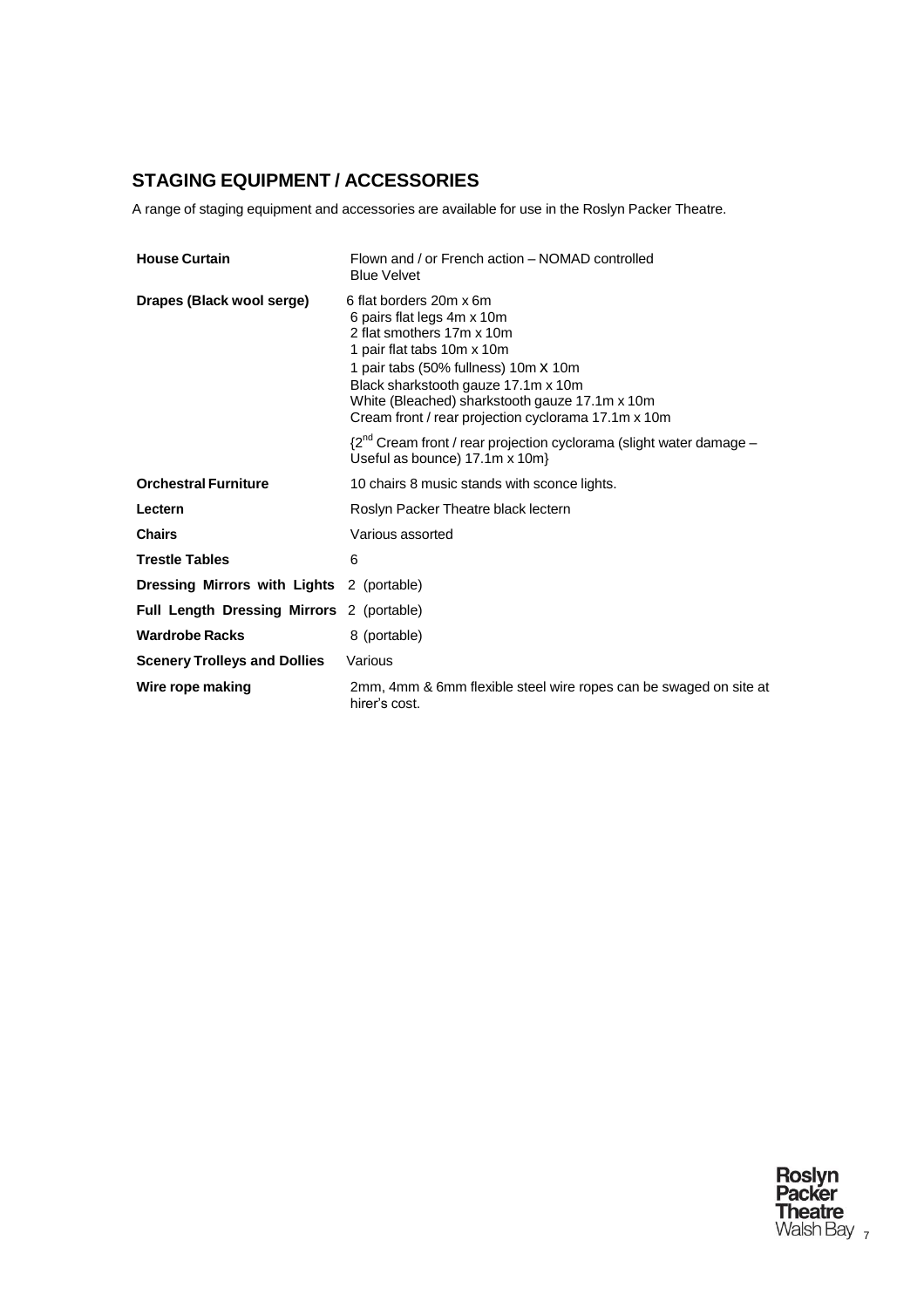# <span id="page-7-0"></span>**STAGE LIGHTING FACILITIES**

## **Control**

The lighting control room is situated at the rear of the dress circle.

Consoles: ETC EOS 4k with RPU backup, ETC ION 2 x Strand 520I (1000 channel / 500 attributes)

Data Distribution:

Pathway Pathport nodes - total 32 DMX output ports. CAT5e network for lighting control to various parts or the stage and auditorium terminating in the Lighting control room.

#### **Power**

All general and dimmed electrical power supplies are 240V AC @ 50 Hz.

40amp and 20amp 3 phase power outlets are located on each side of stage: on-stage, at substage, at both gallery levels, above grid and on auditorium Lighting bridges.

20amp 3phase outlets are also located at the production desk and sound operating pit positions in the auditorium.

## **Dimmers**

All dimmers are JANDS HP 12SC & HP 6 SC dimmers, rated at 2.5kW and 5kW respectively.

There are 2 dimmer rooms:

| Understage Level (Dimmer Room 1):     |     |
|---------------------------------------|-----|
| Jands HP 5kW Dimmers                  | 36  |
| Level 3 (Dimmer Room 2):              |     |
| Jands HP 5kW Dimmers                  | 72  |
| Jands HP 2.4kW Dimmers                | 492 |
| Portable dimmer racks:                |     |
| Jands HP 6 SC 5kW 6 way Dimmer Racks  | 4   |
| Jands HP SC 2.4kW 12 way Dimmer Racks | 12  |

# **House Lights**

House lighting is provided by low voltage dichroic units. These are flush mounted in the auditorium ceiling. Decorative fibre optic lighting creates a 'star' effect on the auditorium walls and a 'glow' on ceiling panels.

House lighting control is through the lighting console.

Manual override of the House lighting can be achieved from Prompt Corner, lighting control room and FOH office.

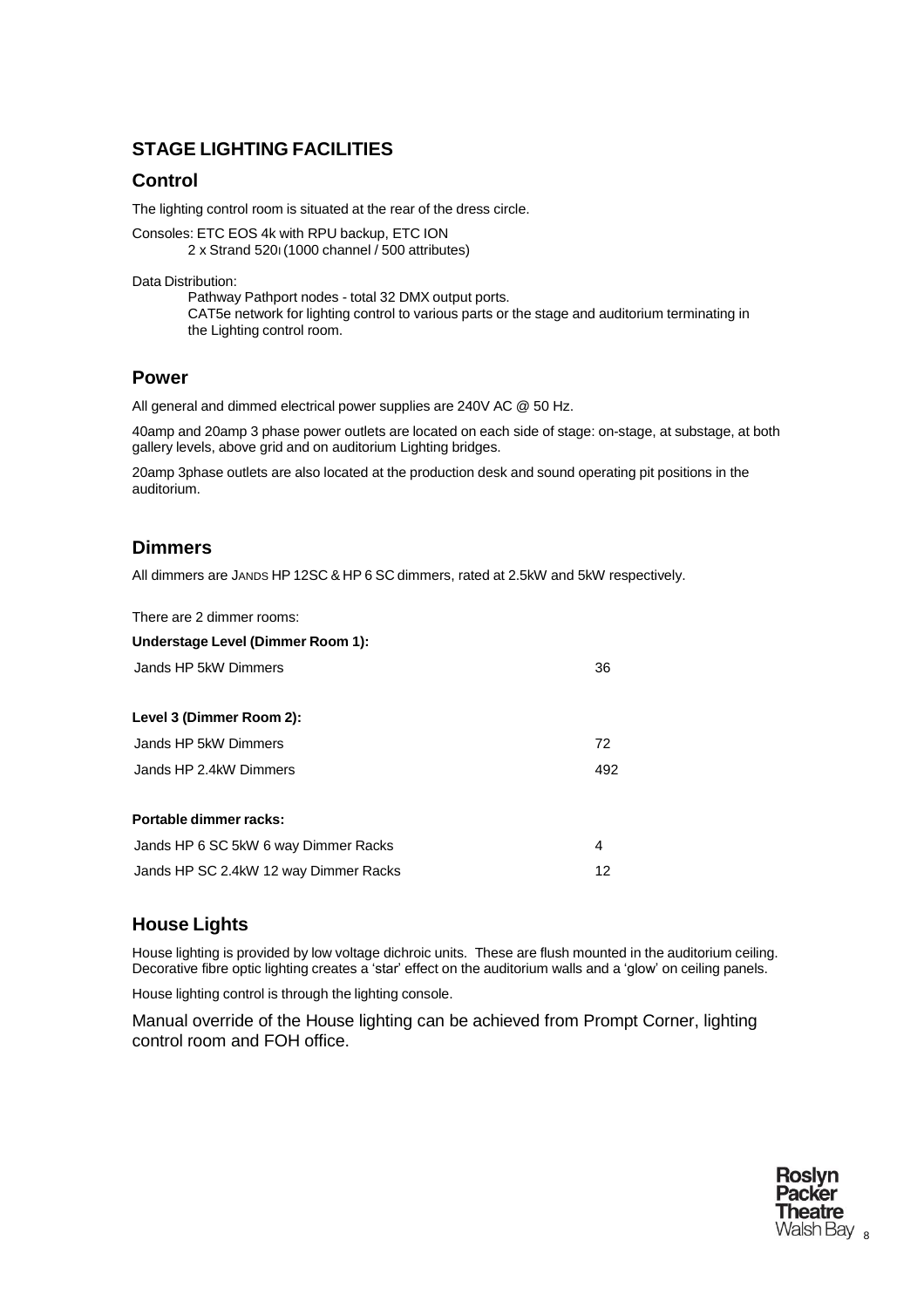# **Lighting Positions**

|                                 | 2.4K Dimmers | <b>5K Dimmers</b> |
|---------------------------------|--------------|-------------------|
|                                 |              |                   |
| FOH 1 - Bridge 1                | 30           | 6                 |
| FOH 2 - Bridge 2                | 40           | 6                 |
| FOH 3 - Bar (rear dress circle) | 24           | 6                 |
| FOH Circle bar                  | 47           | 6                 |
| FOH Low Boxes Bar L&R           | 20           | 0                 |
| FOH High Boxes Bar L&R          | 16           | $\Omega$          |
| FOH Box Booms                   | 72           | 0                 |
| <b>Proscenium Perches</b>       | 36           | O                 |
| Panorama Bars                   | 0            | ∩                 |

#### **Overhead Lighting Battens**

All scenery battens are capable of being used for lighting bars. Please see **Stage Machinery for maximum load ratings**

#### **Pre-wired lighting battens (E-bars):**

| 3.5m x 48mmOD pipe with $10 \times 10A + 2 \times 20A$ dimmable circuits | 24 |
|--------------------------------------------------------------------------|----|
| Re-locatable multi-core cable reelers for E-bars (located at Grid level) | 24 |
| Ladders:                                                                 |    |
| 3m x 1m with adjustable rungs                                            | 6  |

## **LIGHTING EQUIPMENT / ACCESSORIES**

#### **Luminaires**

| ETC Source 4 10 <sup>o</sup> fixed beam profiles 750w (b size gobo) | 30 |
|---------------------------------------------------------------------|----|
| ETC Source 4 14°fixed beam profiles 750w (b size gobo)              | 30 |
| ETC Source 4 19°fixed beam profiles 750w (b size gobo)              | 50 |
| ETC Source 4 26 <sup>°</sup> fixed beam profiles 750w (b size gobo) | 50 |

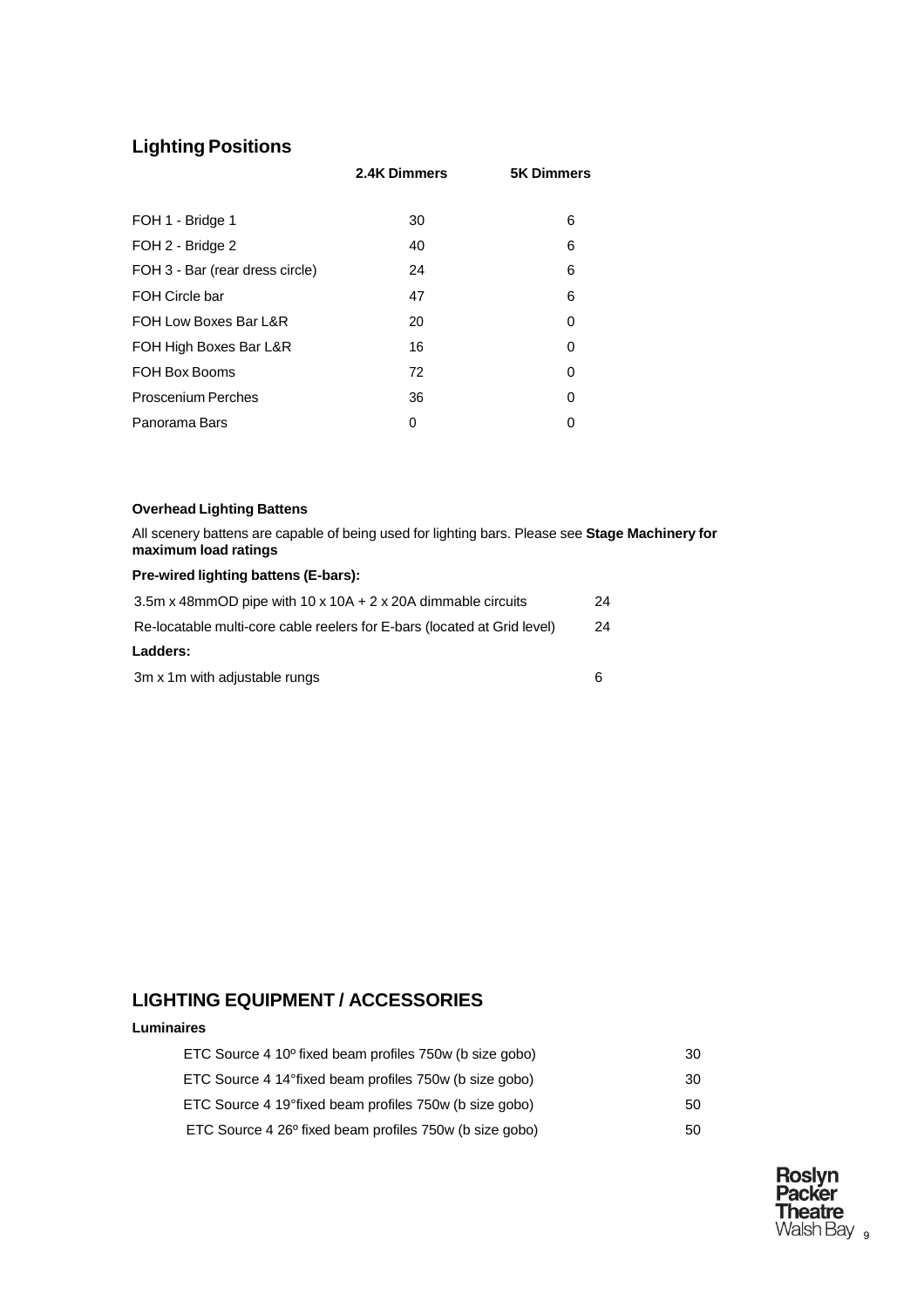| ETC Source 4 36° fixed beam profiles 750w (b size gobo)    | 50                    |
|------------------------------------------------------------|-----------------------|
| Selecon Pacific 90° fixed beam profiles 600w (a size gobo) | 10                    |
| Selecon Pacific zoom profile 5.5-13° 800w (a size gobo)    | 20                    |
| Selecon Pacific zoom profiles 12-28° 800w (m size gobo)    | 60                    |
| Selecon Pacific zoom profiles 23-50° 800w (a size gobo)    | 40                    |
| Selecon HP 7" 1.2 k PC 7-56°                               | 40                    |
| Selecon HP 7" 1.2 k Fresnel 20-60°                         | 40                    |
| Selecon HP 10" 2k PC 4.5-60°                               | 30                    |
| Selecon HP 10" 2k Fresnel 8-60°                            | 40                    |
| Strand Studio 5k Fresnel 12-60 <sup>°</sup>                | 6                     |
| PAR 64 (Litecraft with scroller bar)                       | 40 (MFL, NSP, VNSP)   |
| <b>PAR 64 240 v cans</b>                                   | 20 (CP60, CP61, CP62) |
| Cyc ground row (Strand Orion)                              | 9                     |
| Cyc units (Strand quad)                                    | 9                     |
| Follow Spots (Robert Julliat "Korrigan")                   | 2                     |

#### **Lighting Accessories**

| ETC Source 4 b size gobo holders | 30 |
|----------------------------------|----|
| <b>FTC Source 4 irises</b>       | 14 |
| Selecon a size gobo holders      | 20 |
| Selecon b size gobo holders      | 20 |
| Selecon m size gobo holders      | 10 |
| Selecon Pacific Irises           | 16 |
| Martin Magnum 800 Fog machine    | 1  |
| Rosco 1700 Fog machine           | 1  |
| MDG Atmosphere Haze machine      | 1  |

# **SOUND AND AUDIO VISUAL FACILITIES**

The main reinforcement system in standard configuration is L / R with Centre, Fill and Delay A/B System, electronically tuned and delayed to deliver 110db SPL evenly throughout auditorium

Audio system inputs. 4x LK 54 16way multipin.

1x upstage, 1x orch pit, 1x OP and 1x PS. Patched to 32 tielines to Sound Position.

8x Soundweb outputs located at PS. 4 tielines back to Sound Control Room.

#### **Loudspeakers**

A/B SYSTEM – CENTRE ALCONS AUDIO LR7 90/120 (FLYLINE #201,DS of Prosc)

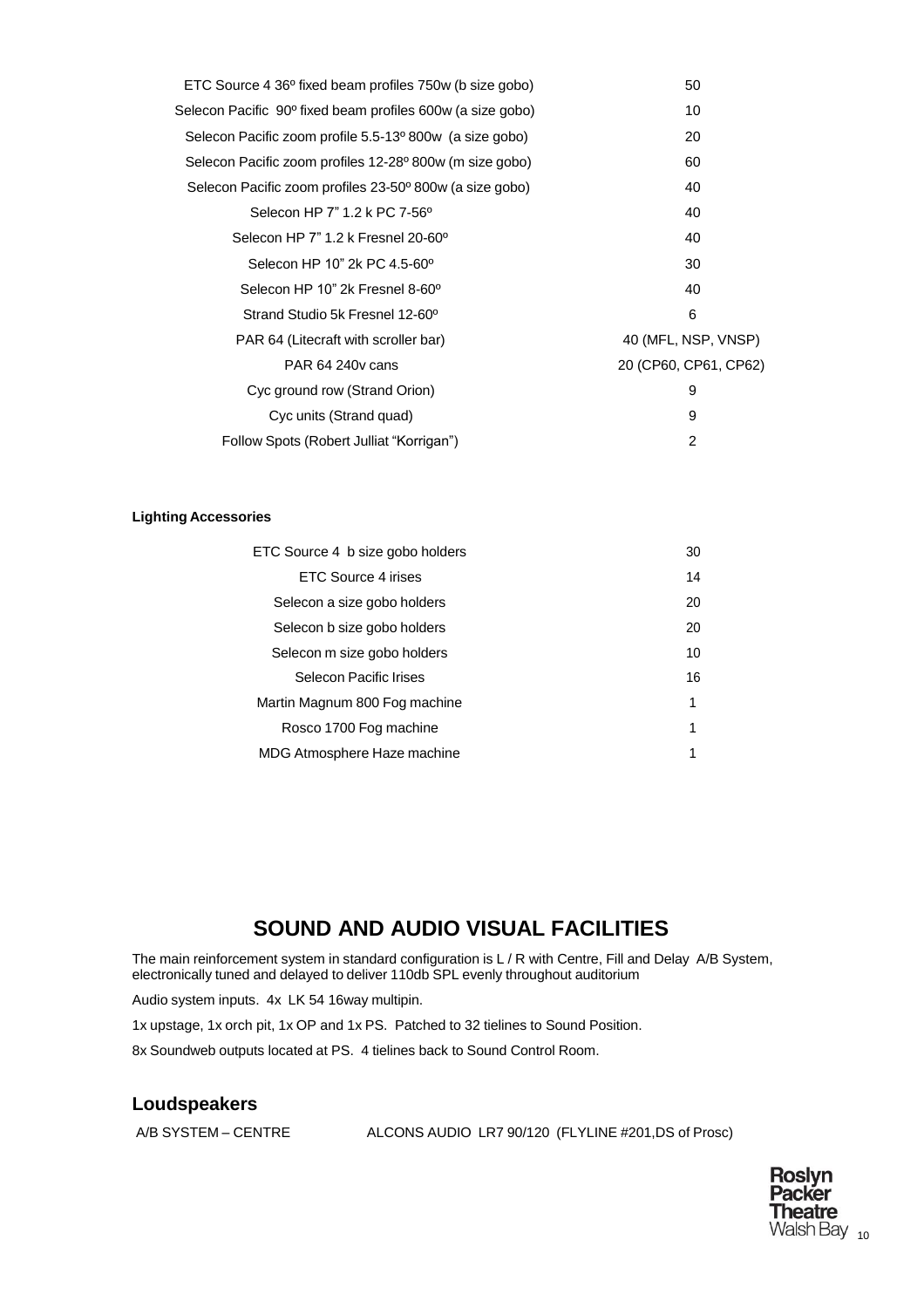| A/B SYSTEM – FRONT FILL    | GROVER NOTTING CR1 (Front of Stage & Orch Pit Front)          |
|----------------------------|---------------------------------------------------------------|
| A/B SYSTEM – STALLS DELAYS | <b>GROVER NOTTING CR1</b>                                     |
| FOH $L/R - CIRCLE$         | NEXO PS15R2 (FLYLINE #203, in front of decorative proscenium) |
| FOH $L/R$ – STALLS         | NEXO PS15R2 (FLYLINE #203, in front of decorative proscenium) |
| SUB $L/R$                  | ALCONS AUDIO BF181 (located in Box Boom Doorway)              |
| CIRCLE SURR L/R            | NEXO PS8                                                      |
| STALLS SURR L/R            | NEXO PS8                                                      |
| Optional - Circle Delay    | Tannoy T300 (spaced under Lx bridge #2 (inner outer))         |
| STAGE & FX SPEAKERS        | 3x MEYER CQ1                                                  |
|                            | 4x MEYER UPJ-1P                                               |
|                            | 4x MEYER UPJnr                                                |

#### **Amplifiers**

| ALCONS AUDIO | ALC 4 (5x) | Centre A/B, Subs L/R       |
|--------------|------------|----------------------------|
| NEXO         | NXAMP 4x4  | FOH L/R                    |
| QSC          | CX 404     | Front Fill & Stalls Delays |
| <b>NEXO</b>  | NXAMP 4x4  | <b>Surround Speakers</b>   |
| QSC          | CX 404     | <b>Stalls Delays</b>       |

#### **ProcessingEquipment**

BSS Soundweb London 6 units LEFT / RIGHT SUBS. CENTRE CLUSTER. FRONT FILL. DELAYS. SURROUNDS. STAGE UNIT Computer control of London System

## **Sound Mix Positions (x3)**

Sound Control Room. Located at the back of Stalls.

FOH Mix Position 1. Located Mid Stalls, requires the removal of Seats #M14 – M21, #N14 – N21. 14 chairs removed and an Op's Surround placed around the position.

FOH Mix Position 2. Located Rear of Stalls, requires the removal of Seats #Q16 – Q19, #R15 – 19, #S16 – 19. 13 chairs removed and an Op's Surround placed around the positon

#### **Audio Consoles and Inputs.**

- 1x Digico SD8
- 1x Digico MaDIRack 48in / 8 out
- 1x Digico SD8 24
- 2x Digico D-Rack 32in / 16 out
- 2x Digico LBB (Dante Madi conversion)

#### **Microphones (Available as additional hire)**

- 1x Shure Beta 52A
- 4x Shure Beta 58A
- 4x Shure Beta 57A

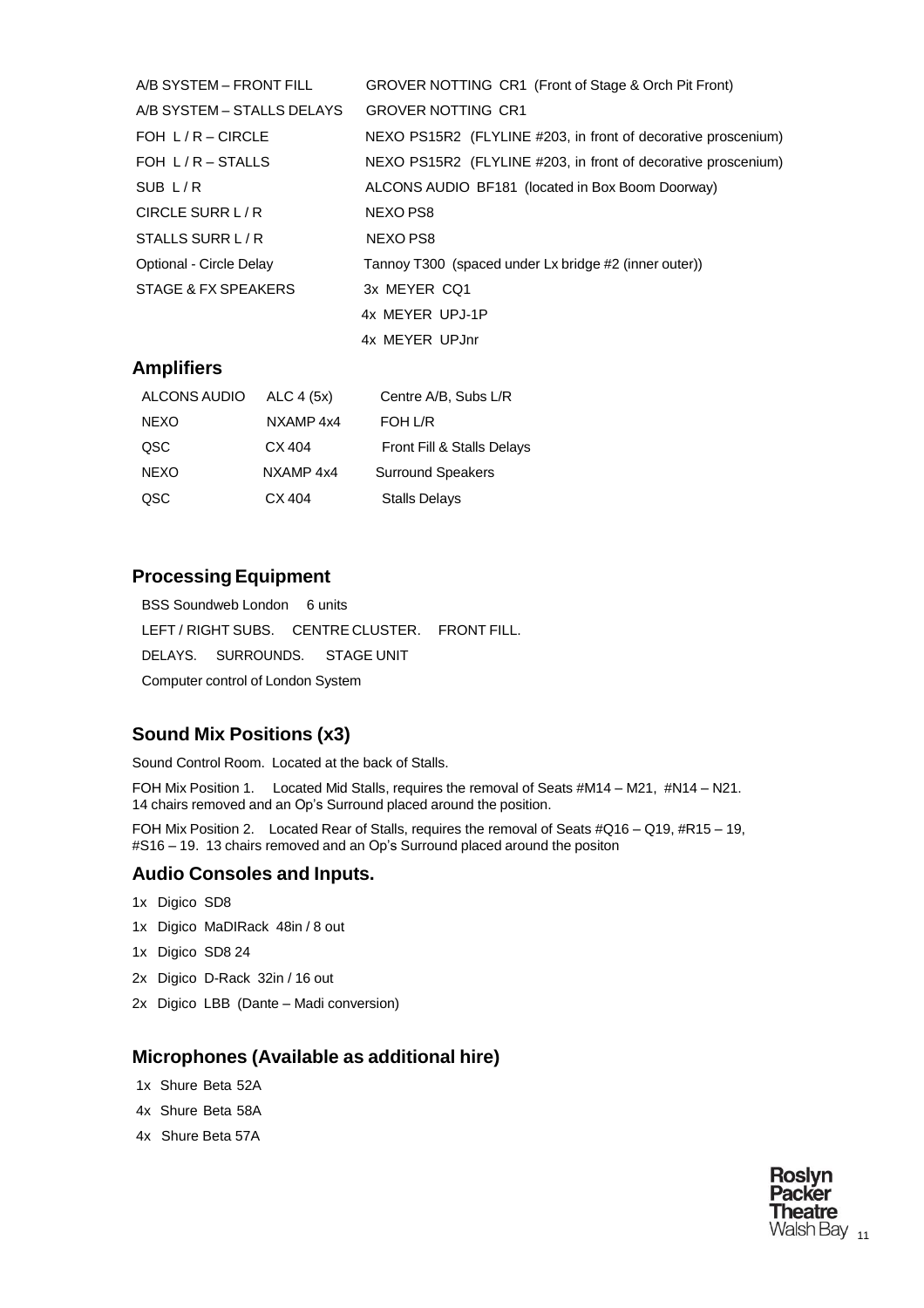4 x Shure SM58 2 x Shure SM81 2 x N e u m a n n KMS 105 4 x S e n h i e s e r 500 series G2 Radio mics4x Handheld, 4 x Lapels 2 x A T 815b Shotgun Mics 4 x A T PRO 45 Hanging Mics 4 x A T ES 961 Plate Mics 4 x L A Audio 48v DI 8 x R O D E NT5 Condenser mics 1 x M e y e r M88TG 3 x S e n n h i e s e r e815s Switch mics

#### **Playback**

2x Denon635 Cd Player 1x Tascam Da20 Mk11 DAT recorder SFX digital playback/ control software Stealth audio computer dual 3g

#### **Music Stands with sconces**

9 x Music stands + lights are available by arrangement.

## **Video Monitors, Video Replay**, **Projection**

A small amount of equipment is available for hire by arrangement with Roslyn Packer Theatre Tech Mgt. Edirol 440 HD vision mixer,

NEC NP 2000 projector, NEC NP550 WG 5500 ANSI Lumens, 2000:1 Contrast Ratio, Analogue/digital inputs inc. HDMI & DisplayPort,

NEC NPM311 WG 3100 ANSI Lumens, 2000:1 Contrast Ratio 2.9 kg, VGA and HDMI, Image transfer and control through RJ45, 10' x 14' front projection screen 2.2m by 3.9 m 16:9 front or rear projection screen 6m x 4m 16:9 front projection screen

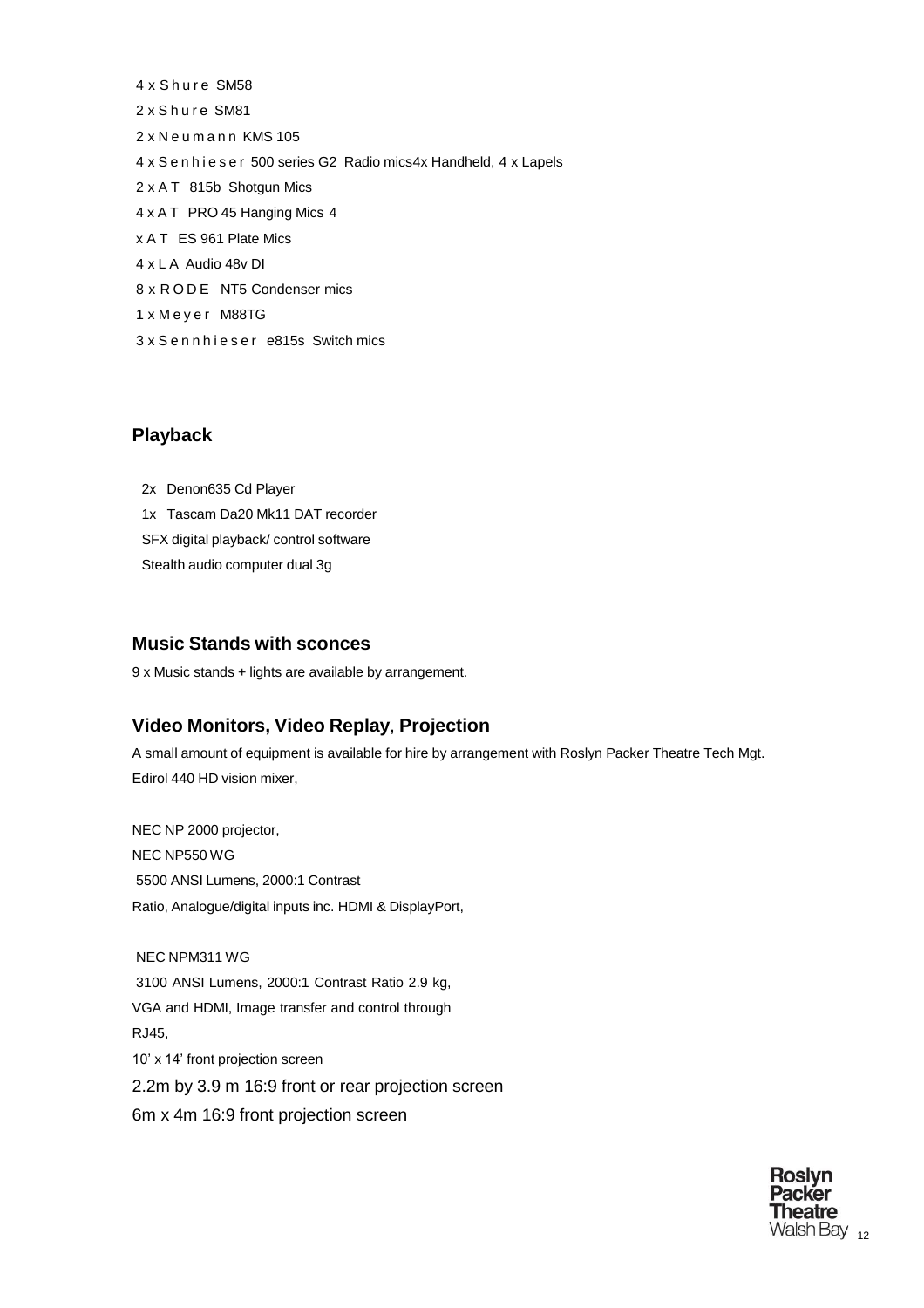# **Closed Circuit Television**

CCTV cameras are located; FOH (Front view of Stage)- feeds SMD, BOH and Foyer monitors Orchestra Pit (Conductor)- Feeds SMD monitor Fly Galleries PS & OP Views of fly-tower – Low-light capability - Feeds Fly operator monitors Assorted TV monitors available

## **Stage Manager's Desk**

The SMD is relocatable to positions either side of the proscenium. Audience, foyer and backstage paging are operated from the desk. Headset communication and cue lights are operated from the SMD. 2 x CCTV monitors are provided.

#### **Headset Communications**

Wired headset outlets are provided throughout the stage and technical areas. 8 x Radio headsets are available. Roslyn Packer Theatre Head Mechanist, Head Flyman and Head Electrician will each require use of one of these during performance.)

# <span id="page-12-0"></span>**RECORDING AND BROADCAST FACILITIES**

## **Professional Audio Recording**

Please note that any recording is subject to Roslyn Packer Theatre approval. Fees and staff allowances may apply.

# **Archival Video Recording**

Please note that any recording is subject to Roslyn Packer Theatre approval. Fees and staff allowances may apply.

## **Professional Video Recording**

Please note that any recording is subject to Roslyn Packer Theatre approval. Fees and staff allowances may apply.

## **Outside Broadcast**

There are OB van points at the entrance to the loading dock:

Each van point is equipped with;

40amp 3phase outlet

63amp 3 phase outlet

Data and DMX outlets

Comms outlets

Presenters are encouraged to examine the OB facilities on-site before committing to an OB design.

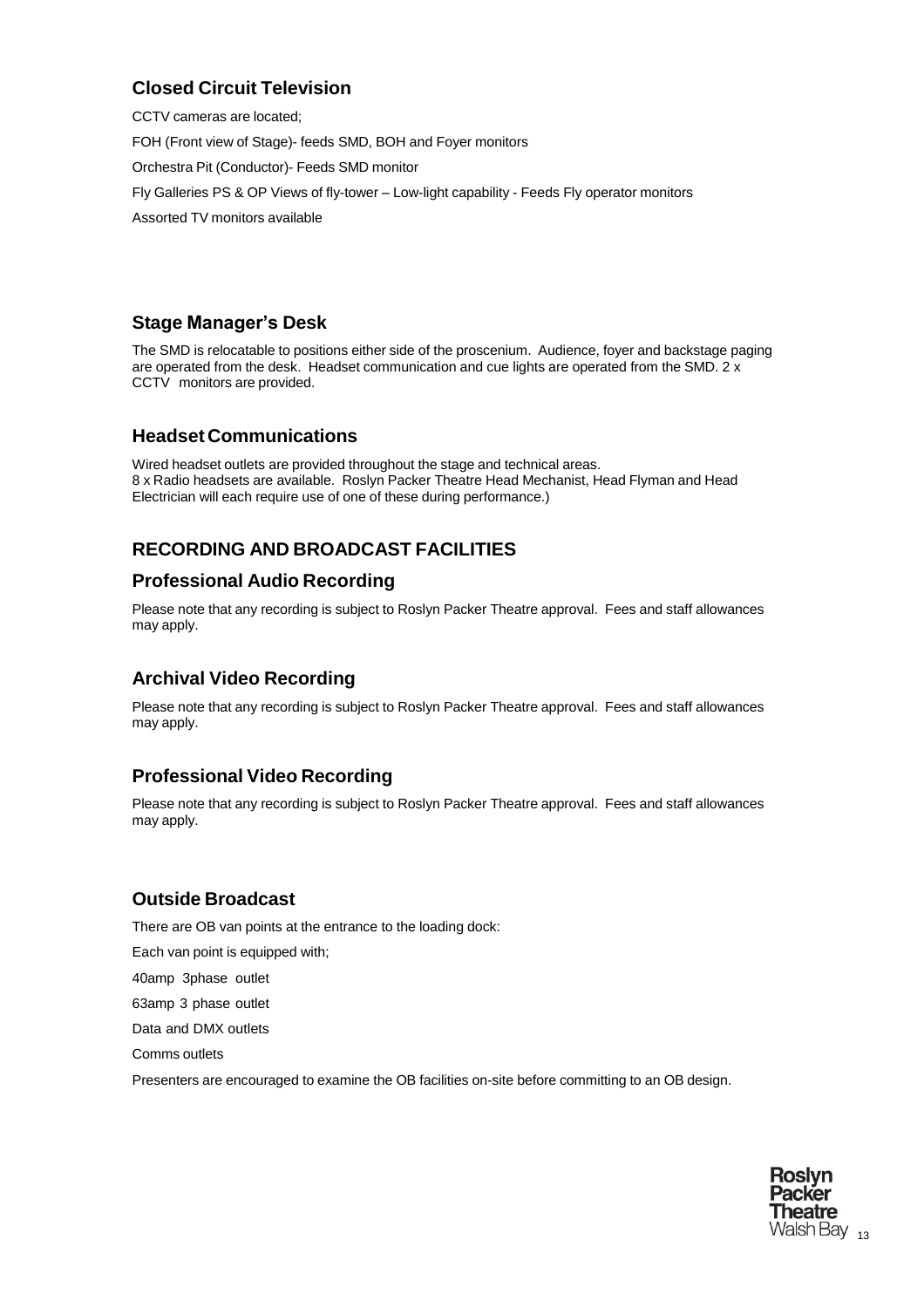# <span id="page-13-0"></span>**BACKSTAGE FACILITIES**

#### **Dressing Rooms**

The Roslyn Packer Theatre has 8 x 4 person dressing rooms, each with toilet and shower facilities.

Portable beds, linen and towels are available on request.

The 'Orchestra Assembly room is located at basement level and accommodates up to 20 musicians.

#### **Wardrobe Area**

There is a wardrobe, hair and make-up room adjacent to the dressing rooms, close to the actors' stage entrance.

The laundry and wardrobe maintenance rooms are accessed from the passage which connects the stage door to the dressing room area. The laundry is equipped with 2 industrial washing machines, tumble driers, a steamer and ironing facilities. Arrangements for dry-cleaning can be made with Roslyn Packer Theatre Technical Management, using our preferred contractor. The wardrobe maintenance room is equipped with costume rails, a sewing machine, cutting table and basic dressmaking equipment.

A limited number of portable wardrobe racks are available on request.

#### **Green Room**

The Green Room is located one level above the Theatre stage. It is for the exclusive use of artists, crew, staff and their visitors. All visitors must be signed in at Stage Door and escorted to the Green Room by the host artist. Basic food and beverage preparation equipment is provided. Hirers are asked to keep the green room kitchen area clean and wash-up used crockery/ cutlery.

#### **Rehearsal Rooms**

The Richard Wherrett Studio is located at the end of the Scenery Storage area and is accessible from the Scenery Store, dressing room corridor and ground level foyer areas.

The room is equipped with a basic static lighting grid. The Northern wall of the room is mirrored with ballet barres. The mirrors can be covered using tracked drapes. A vinyl dance floor is available (Harlequin Studio)

The rehearsal room is 13m x 11m, mimicking the playing area of the stage.

The Rehearsal Room and the Ruth Cracknell Room (Function Room) on level #1 of the backstage area may be used for warm-ups etc. subject to availability.

Any installation of scenery into the rehearsal room must be approved by Roslyn Packer Theatre Technical Management.

## **Security**

All access to backstage is via Stage Door, located at the far end of the loading dock corridor.

Stage door can be manned, at hirer's expense, if required. A stage door attendant is mandatory if the visiting company comprises in excess of 12 people.

Security in the theatre is monitored by a system of movement sensors and closed circuit video cameras.

Access is controlled by a combination of key and swipe card activated door locks. Keys and swipe cards allowing area specific access will be issued to users of the theatre as required. Prior notice of names and duties of personnel needing access is required, in order that cards and keys can be prepared for collection on arrival. A replacement fee will be charged for any keys or swipe cards not returned.

Guests must be collected and signed in at Stage Door by their host and remain in the company of the host at all times. For safety and security reasons, guests are not permitted on the stage, side-stage, sub stage or in the auditorium without prior arrangement with Roslyn Packer Theatre staff. Swipe card controlled doors will sound a shrill alarm if held open for too long. Please see Roslyn Packer Theatre staff to temporarily disarm these alarms should a door require to be held open for the passage of goods etc.

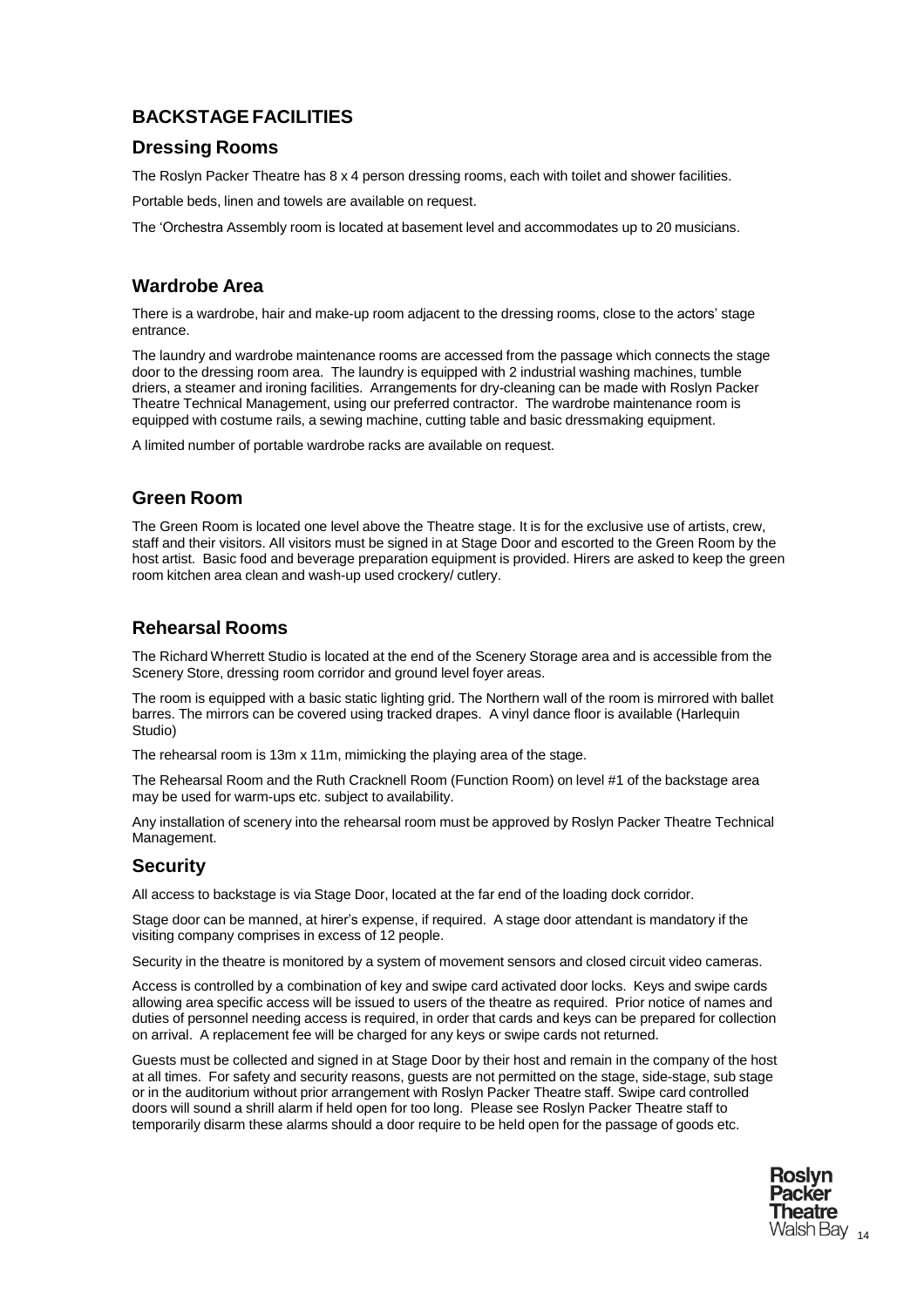# <span id="page-14-0"></span>**HOUSE RULES**

All users of the Roslyn Packer Theatre must;

- Agree to comply with Roslyn Packer Theatre's Work Health and Safety Policies. (Attached)
- Provide risk assessment documentation for any identified hazards, which relate to any part of the production or intended activity in Roslyn Packer Theatre. (Risk assessment forms can be obtained from Roslyn Packer Theatre Management.)
- Provide risk assessment documentation and Material Safety Data Sheets (MSDS) for any hazardous substances to be used in Roslyn Packer Theatre. Including but not limited to; Smoke effects, pyrotechnic effects, flame, cigarettes smoked on stage, paint and scenic treatments, dust, water.
- Ensure that any electrical equipment brought into Roslyn Packer Theatre is safety tested and bears a current tag as approved by Workcover NSW. (Roslyn Packer Theatre can provide testing and tagging services at the hirer's cost.)
- Ensure that any flammable equipment/scenery brought into Roslyn Packer Theatre is treated with an appropriate fire retardant and that MSDS documentation regarding the fire retardant treatment is provided.
- Not operate any Roslyn Packer Theatre equipment without approval from Roslyn Packer Theatre Management.
- Not smoke any substance on the premises.
- Not eat or drink on the stage or side-stage areas.
- Enter and exit the building by The Stage Door. Access to the backstage areas through Front of House areas is not permitted.
- Not enter areas designated; "Authorised Personnel Only" without approval from Roslyn Packer Theatre Management.
- Seek approval from Roslyn Packer Theatre Management for any modifications or penetrations to the fabric of the theatre. Any approved modifications must be restored and made good at the end of the season at the hirer's cost.
- Seek approval from Roslyn Packer Theatre Management for any recording, audio and/or visual. Fees and staff allowances may apply

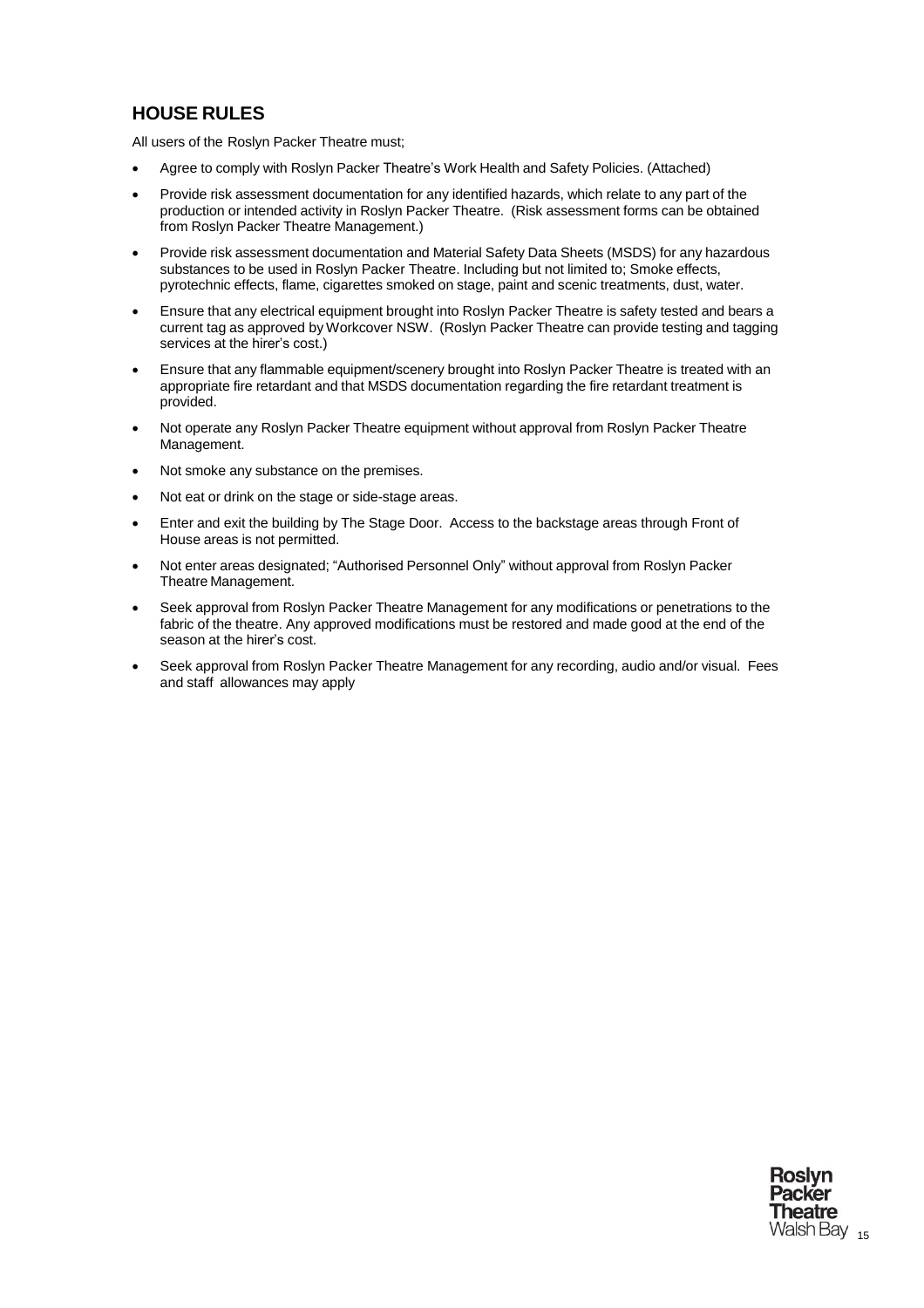# Hanging Plot: House standard rig

| Line #         | <b>Distance</b><br>from SL | W.L.L | <b>Venue Allocation</b> | <b>Intended Use</b><br>(hiring company use) |
|----------------|----------------------------|-------|-------------------------|---------------------------------------------|
| $\mathbf 1$    |                            | 500kg |                         |                                             |
| $\overline{2}$ |                            | 500kg |                         |                                             |
| 3              |                            | 500kg | $Lx_1$                  |                                             |
| $\pmb{4}$      |                            | 500kg |                         |                                             |
| 5              |                            | 500kg |                         |                                             |
| 6              |                            | 500kg |                         |                                             |
| $\overline{7}$ |                            | 500kg |                         |                                             |
| 8              |                            | 500kg | Border 1                |                                             |
| 9              |                            | 500kg | Legs 1                  |                                             |
| $10\,$         |                            | 500kg |                         |                                             |
| 11             |                            | 500kg |                         |                                             |
| 12             |                            | 500kg |                         |                                             |
| 13             |                            | 500kg | Lx <sub>2</sub>         |                                             |
| 14             |                            | 500kg |                         |                                             |
| 15             |                            | 500kg |                         |                                             |
| 16             |                            | 500kg |                         |                                             |
| 17             |                            | 500kg |                         |                                             |
| 18             |                            | 500kg | Border 2                |                                             |
| 19             |                            | 500kg | Legs <sub>2</sub>       |                                             |
| 20             |                            | 500kg | Flat Tabs               |                                             |
| 21             |                            | 500kg |                         |                                             |
| 22             |                            | 500kg |                         |                                             |
| 23             |                            | 500kg | Lx <sub>3</sub>         |                                             |
| 24             |                            | 500kg |                         |                                             |
| 25             |                            | 500kg |                         |                                             |
| 26             |                            | 500kg |                         |                                             |
| 27             |                            | 500kg |                         |                                             |
| 28             |                            | 500kg | Border 3                |                                             |
| 29             |                            | 500kg | Legs <sub>3</sub>       |                                             |
| 30             |                            | 500kg |                         |                                             |
| 31             |                            | 500kg | Smother                 |                                             |
| 32             |                            | 500kg |                         |                                             |
| 33             |                            | 500kg | $Lx$ 4                  |                                             |
| 34             |                            | 500kg |                         |                                             |
| 35             |                            | 500kg | <b>Full Tabs</b>        |                                             |
| 36             |                            | 500kg |                         |                                             |
| 37             |                            | 500kg |                         |                                             |
| 38             |                            | 500kg | Border 4                |                                             |
| 39             |                            | 500kg | Legs 4                  |                                             |
| 40             |                            | 500kg |                         |                                             |
| 41             |                            | 500kg |                         |                                             |
| 42             |                            | 500kg |                         |                                             |
| 43             |                            | 500kg | Lx 5                    |                                             |
| 44             |                            | 500kg |                         |                                             |
| 45             |                            | 500kg |                         |                                             |
| 46             |                            |       |                         |                                             |
| 47             |                            | 500kg |                         |                                             |
|                |                            | 500kg |                         |                                             |
| 48             |                            | 500kg | Border 5                |                                             |
| 49             |                            | 500kg | Legs 5                  |                                             |
| 50             |                            | 500kg | Smother                 |                                             |